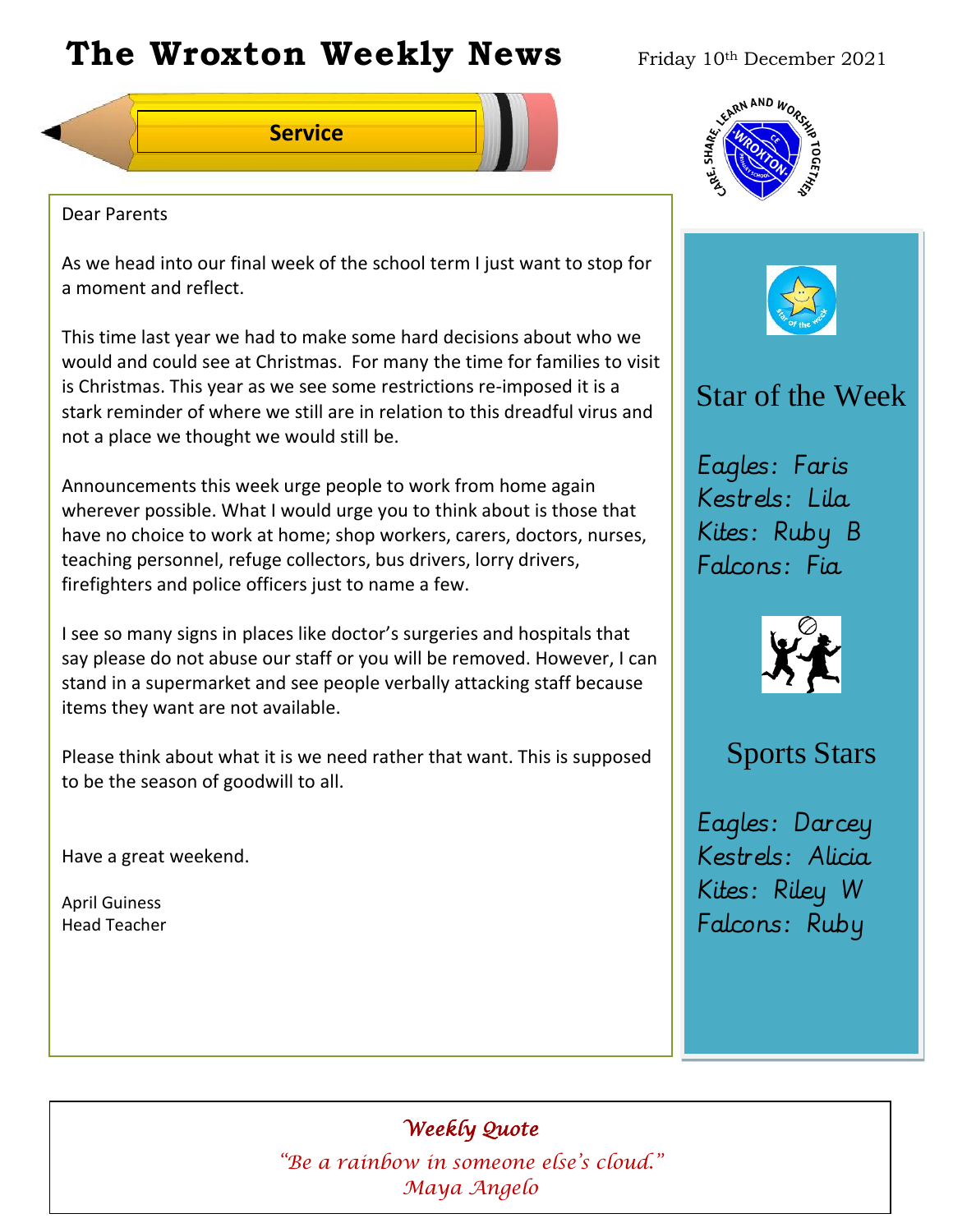## **E-safety**

### **Steps you can take to help keep your child safer online**

### **Talk about how their online actions affect**

**others:** If your child is engaging with others online, remind them to consider how someone else might feel before they post or share something. If they are considering sharing a photo/video of somebody else, they should always ask permission first.

#### **Attendance**

The attendance target for the school is 96%, currently our whole school attendance rate is 93.81%, which is below our target. We are yet to have a day this term with 100% attendance, hopefully we can reach the milestone next week.

We understand that absence through illness is to be expected, as is absence due to COVID and awaiting PCR test results.

Children missing a few days of school here and there may not seem a big deal, but research shows that it can have a significant impact on children's learning. Children who miss a substantial amount of school fall behind their peers, and struggle to catch up.

COVID infection rates in the area are well above the average in England at the moment. It is recommended that everyone over the age of 11 in a household takes a Lateral Flow test twice a week.

Please remember that if you have any COVID symptoms you should book a PCR test.

Lateral flow tests can be ordered using this link:

<https://www.gov.uk/order-coronavirus-rapid-lateral-flow-tests>

**Please do not send you child to school if they experiencing COVID 19 Symptoms:**

- **a high temperature** this means you feel hot to touch on your chest or back (you do not need to measure your temperature)
- **a new, continuous cough** this means coughing a lot for more than an hour, or 3 or more coughing episodes in 24 hours (if you usually have a cough, it may be worse than usual)
- **a loss or change to your sense of smell or taste** this means you've noticed you cannot smell or taste anything, or things smell or taste different to normal

## **School Dinners**

We will have a new menu from The School Lunch Company when we return to school in January.

Menu options have now be added to SchoolMoney for orders to be placed.

## **\*\*\*\*\* Action required \*\*\*\*\***

Please ensure that you have ordered your child's meals for the week commencing 3rd January **no later than Thursday 16th December** so numbers can be given to the kitchen to place orders before we break up.

Have you signed up **My School Fund** yet?

My School Fund links you spend to your chosen school, meaning every time you make a purchase at participating retailers you and the school benefit from a cash back scheme. The school receives 1% of your spend, whilst you receive 2%. Visit [myschoolfund.org](https://www.myschoolfund.org/#/home) for more information and to register today. To date the school has received £105 from this scheme.

#### **Calendar Dates**

Wednesday  $15^{th}$  December – Christmas Dinner

Friday  $17<sup>th</sup>$  December – last day of term.

Tuesday 4<sup>th</sup> January 2022 – return to school

Monday  $17^{th}$  January – Vision Screening for Reception children

Dates for Friends' of Wroxton events are over the page.